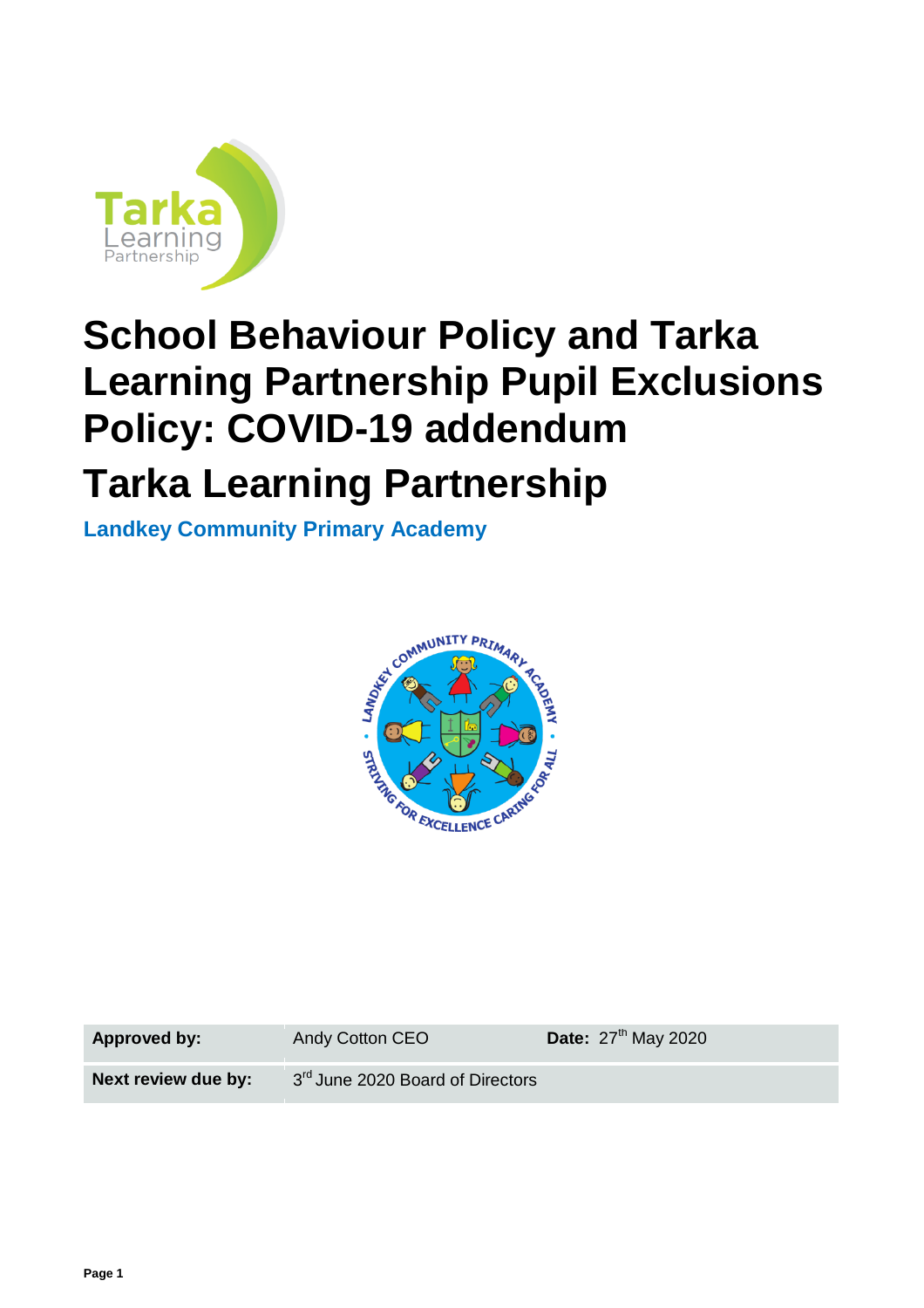#### **Contents**

## **This policy applies to all pupils in the Tarka Learning Partnership.**

### **1.0Context**

This policy addendum reflects the specific pupil behaviour and pupil exclusion issues all TLP schools require all parents, employees to be aware of as the school prepares for wider opening of the school to greater numbers of children/young people in addition to those who have been attending either as deemed vulnerable, or are children of key workers during the COVID-19 outbreak and until further notice.

The school's behaviour policy remains the key policy document when managing pupil behaviour and the Tarka Learning Partnership pupil exclusions policy is the core document when considering a pupil exclusion. School leaders must consider the health, safety and wellbeing of staff and all other children/young persons attending the setting during the COVID19 outbreak and in line with government guidance and the two key documents above the TLP schools set out in this addendum the specific considerations in managing pupil behaviour whilst protecting the health, safety and well being of other young people and staff.

The Government published updated guidance about pupil exclusions in the link below. The link centres advice on process including timescales and the format of meetings.

[https://www.gov.uk/government/publications/school-exclusion/changes-to-the-school-exclusion](https://www.gov.uk/government/publications/school-exclusion/changes-to-the-school-exclusion-process-during-the-coronavirus-outbreak)[process-during-the-coronavirus-outbreak](https://www.gov.uk/government/publications/school-exclusion/changes-to-the-school-exclusion-process-during-the-coronavirus-outbreak)

The arrangements come into force on 1 June 2020 and will apply to all exclusions occurring from then until 24 September 2020 (inclusive of those dates). The arrangements also apply to:

- permanent and fixed term exclusions occurring before 1 June which have not yet been considered by the governing board of the school
- permanent exclusions occurring before 1 June which have been considered by the governing board, if they have chosen not to reinstate the pupil and the time limit to apply for a review of this decision has not passed
- permanent exclusions occurring before 1 June where a parent (or pupil aged 18) has requested a review of a governing board's decision, but this has not yet happened

Any exclusions covered by the arrangements will continue to be subject to them after 24 September 2020, until the procedures for scrutiny of the exclusion have been exhausted.

An exclusion should be taken as having 'occurred' on the first day of the exclusion (not the date when the decision to exclude was made or communicated).

#### **2.0 Sending a child/young person home with COVID-19 symptoms and/or evidence of family non-compliance with national/local infection control measures**

If a child is unwell, or showing the symptoms of Covid19 (as defined by current government guidelines) or the school has information that parents are not following current government guidelines, they will expect the child to remain at home and offer provision and support remotely. This will include establishing regular contact with the family until such time as they have adhered to guidelines enabling the now well or symptom-free child to return to school. Families will be expected to follow national/local isolation guidance. Leaders will use their professional discretion, working with any partner agencies should other exceptional circumstances exist whereby a child compromises the health, wellbeing or safety of staff or other children.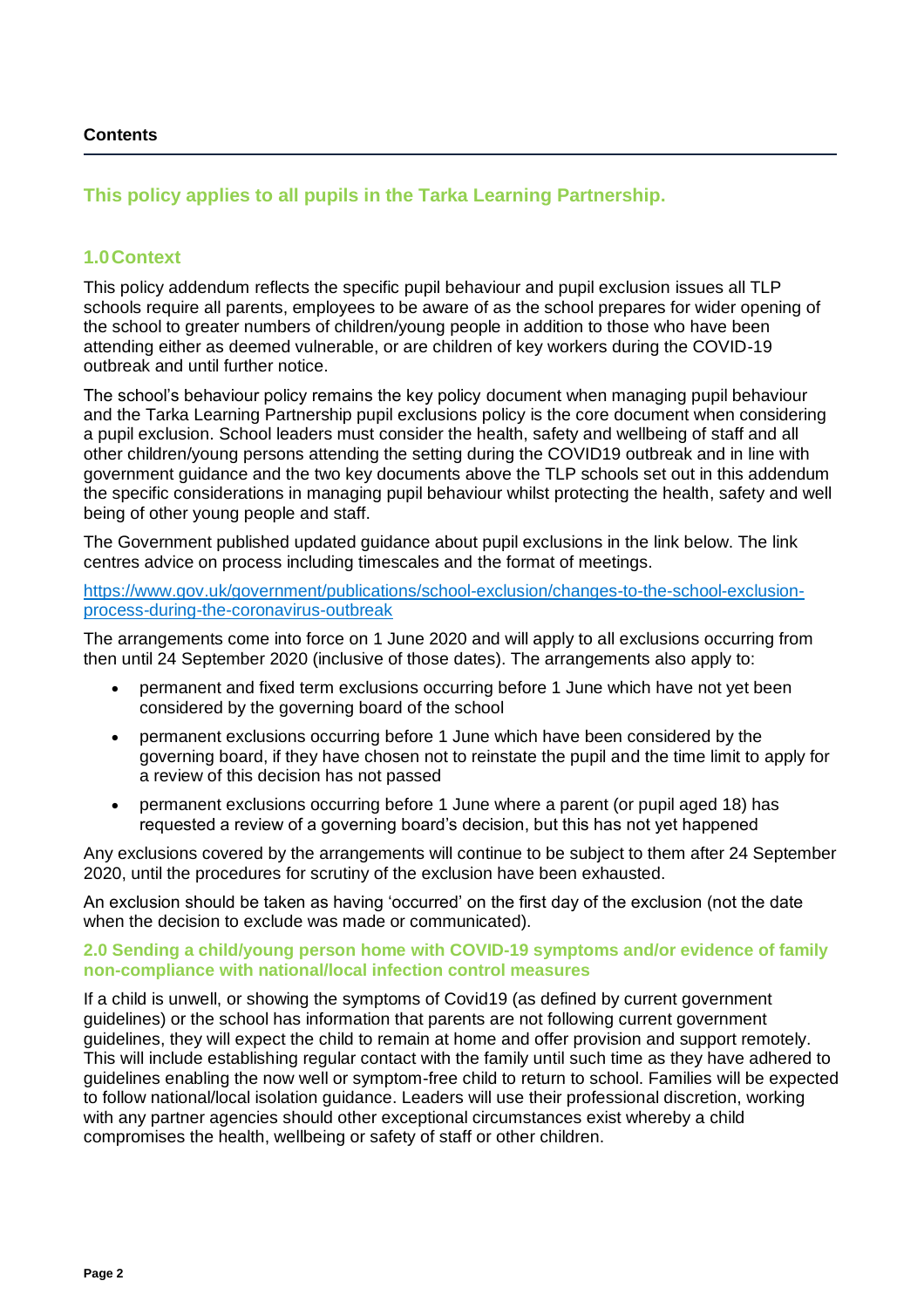#### **3.0 Following routines to support the health and well-being of all pupils and staff**

If the school is to maintain a high standard of care for both children/young people and staff, then pupils must follow the routines laid down by each school to mitigate the risk of infection such as washing hands, queueing, following social distancing measures, handwashing, lunch routines, expectations about managing sneezing, coughing and use of tissues etc. Nationally there have been incidents of threatening behaviour including spitting and coughing towards people in authority and it must be made clear that in protecting the health of others on the school site, pupils who will not follow routines established to reduce risk of infection will be subject to the school's behaviour policy and if more serious or persistent behaviours occur then Head Teachers will consider the use of pupil exclusion.

#### **4.0 Pupils with special educational needs**

School teams should risk assess pupils with behaviour, social, emotional needs and mental health needs and consequently review/develop a school-based plan designed to meet a pupil's needs in relation to reducing the risk of incidents, which compromise the safety and wellbeing of the pupil themselves, other pupils and school staff. Behaviour care plans can be amended and external advice sought if it is possible and safe to do so.

Where a reduced timetable is being considered, other agencies should be consulted, a consensus agreed and an Annex R should be completed and returned to DCC Inclusion team. Once children/young people are in school, school-based plans should be monitored, reviewed and adapted when required. The SEND Code of Practice Assess, Plan, Do, Review approach applies to all children with identified SEN including unmet SEMH needs.

If despite detailed planning and implementation, behaviour proves to be challenging, schools can consider the support of external advice including DCC Inclusion colleagues, who can support the review of school-based plans. Under current working arrangements that will be on a virtual basis.

#### **5.0 Pupil Exclusion**

**No school wishes to exclude a child or young person however, where there is a significant breach or persistent breaches of the school behaviour policy (and where allowing the pupil to remain in school would seriously harm the education or welfare of the pupil or others in the school):**

- Head Teachers can consider either fixed or permanent exclusion as a response.
- For permanent exclusions reference should be given to the DfE guidance Exclusion from maintained schools, academies and pupil referral units in England and the Tarka Learning Partnership Policy on Pupil Exclusions
- Head Teachers must consult the CEO before deciding to permanently exclude a pupil
- For fixed term exclusion Head Teachers should complete a Covid19 amended Annex B and return to DCC Inclusion.

#### **6.0 Safeguarding Considerations**

Where a pupil is excluded for disciplinary reasons including non-compliance with infection control measures, schools should reassess the pupil's RAG rating on their Vulnerable Pupils list. Where the